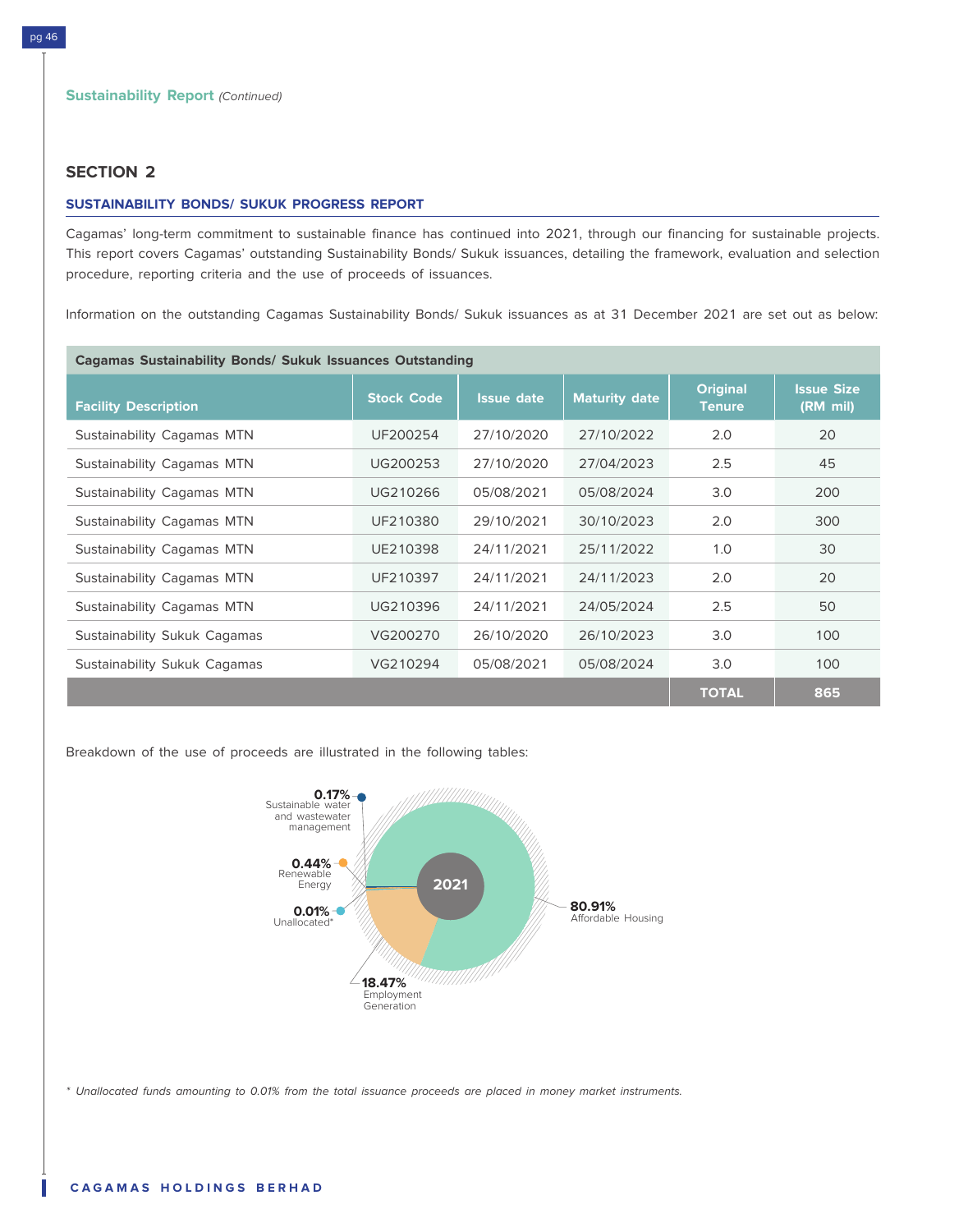pg 47

| <b>Details of Sustainability Loans/Financing</b> |                                                |                           |                                                                                           |               |                                              |
|--------------------------------------------------|------------------------------------------------|---------------------------|-------------------------------------------------------------------------------------------|---------------|----------------------------------------------|
| No.                                              | <b>Use of Proceeds</b>                         | <b>Size</b><br>$(RM$ mil) | <b>Descriptions</b>                                                                       | <b>Impact</b> | <b>Impact Indicators</b>                     |
|                                                  | Renewable Energy                               | 3.77                      | Solar PV system for rooftop<br>installation                                               | 1.444         | Total installed capacity<br>(kwh)            |
| $\mathcal{P}$                                    | Sustainable Water and<br>Wastewater Management | 1.47                      | Effluent water treatment                                                                  | 67.9          | Amount of waste water<br>treated $(m3/hour)$ |
| 3                                                | Affordable Housing                             | 699.95                    | Affordable Housing                                                                        | 7.572         | Total affordable homes                       |
| 4                                                | <b>Employment Generation</b>                   | 159.76                    | Non-carbon emitting industrial<br>hire purchase receivables for<br><b>SME<sub>s</sub></b> | 882           | Number of SMEs                               |
|                                                  | <b>TOTAL</b>                                   | 864.95                    |                                                                                           |               |                                              |

# **SUMMARY OF CAGAMAS SUSTAINABILITY BONDS/SUKUK FRAMEWORK ('The Framework")**

| <b>Pillar</b> |                             |                                                                                                                                                                                                                                                                                                                                                                                                                                                                                                                                                                                               |
|---------------|-----------------------------|-----------------------------------------------------------------------------------------------------------------------------------------------------------------------------------------------------------------------------------------------------------------------------------------------------------------------------------------------------------------------------------------------------------------------------------------------------------------------------------------------------------------------------------------------------------------------------------------------|
|               | Use of<br>Proceeds          | Renewable Energy<br>$\bullet$<br>Energy Efficiency<br>Green Buildings<br>Low Carbon and Low Emission Transportation<br>$\bullet$<br>Sustainable Water and Wastewater Management<br>Affordable Housing<br>$\bullet$<br><b>Employment Generation</b>                                                                                                                                                                                                                                                                                                                                            |
|               | Evaluation and<br>Selection | A set of Eligible Criteria ("EC") will be given to Financial Institutions/ Non-Financial Institutions<br>which are designated as 'The Approved Seller'<br>The Approved Seller will evaluate and provide the listing of Eligible Loans/ Financing/ Assets<br>that complies with the EC. The Approved Seller is obliged to ensure that the loans/ financing/<br>assets sold meet Cagamas' EC at all times<br>Recommendation will be made for approval of the Asset and Liability Committee to issue<br>sustainability bonds/ sukuk to purchase the identified Eligible Loans/ Financing/ Assets |
|               | Management<br>of Proceeds   | Proceeds of the Sustainability Bonds/ Sukuk will be fully utilised to purchase similar amount<br>of Eligible Loans/ Financing/ Assets immediately at the point of issuance<br>The portfolio of Eligible Loans/ Financing/ Assets purchased at inception will be maintained<br>$\bullet$<br>and monitored via the Company's internal loan administration system                                                                                                                                                                                                                                |

Ш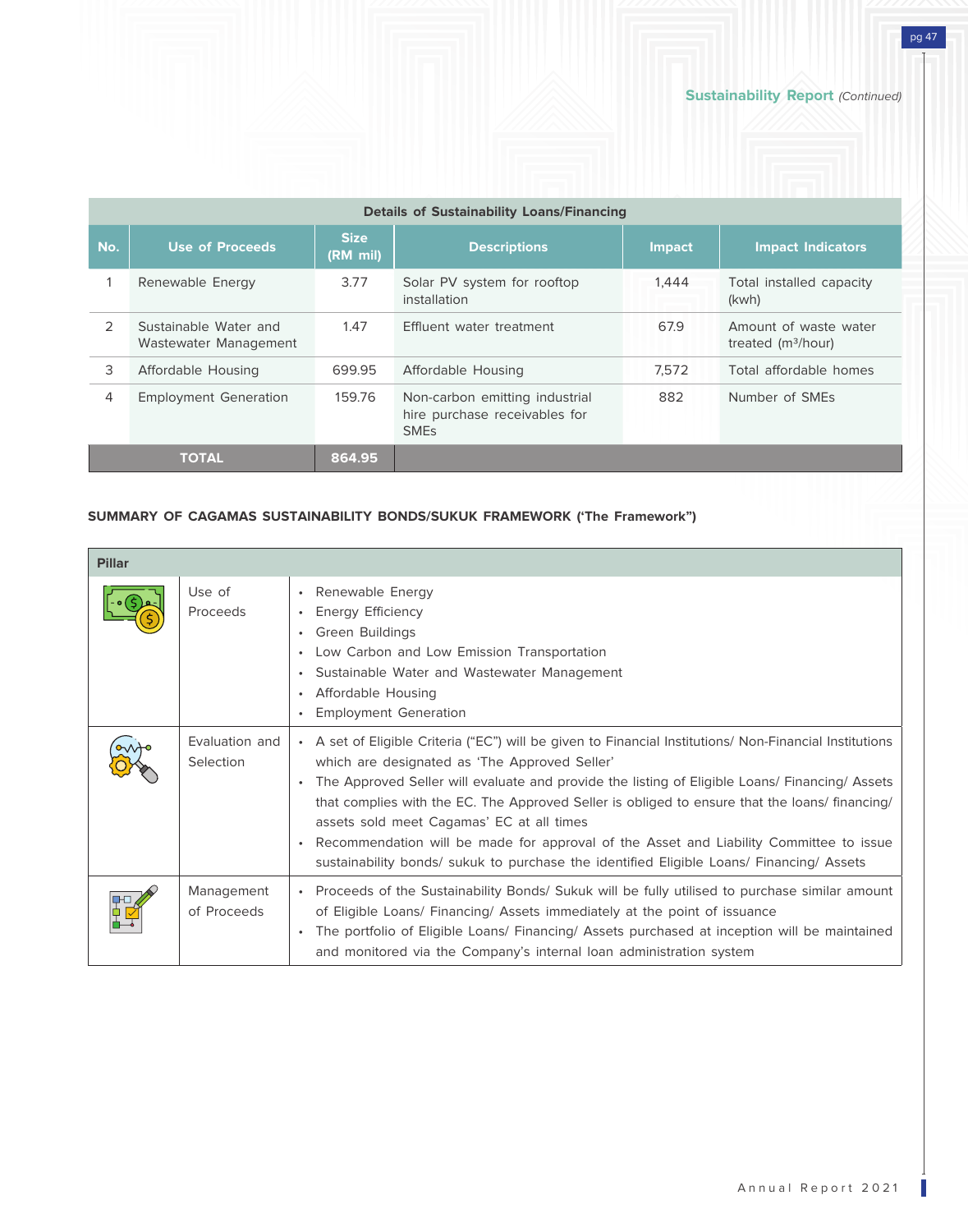| Reporting          | Publication of Annual Sustainability Progress Report as part of Cagamas Holdings Berhad's<br>$\bullet$<br>Annual Report<br><b>Allocation Reporting:</b><br>$\bullet$<br>• Information will be provided on the amount that is equal to the net proceeds of the<br>Sustainability Bonds/ Sukuk<br>Impact Reporting:<br>$\bullet$<br>• Where possible, Cagamas will report on the environmental and social (where relevant)<br>impacts resulting from the Eligible Loans/ Financing/ Assets. Cagamas may select alternative<br>quantitative or qualitative indicators which are relevant to the selected Eligible Loans/<br>Financing/ Assets |
|--------------------|--------------------------------------------------------------------------------------------------------------------------------------------------------------------------------------------------------------------------------------------------------------------------------------------------------------------------------------------------------------------------------------------------------------------------------------------------------------------------------------------------------------------------------------------------------------------------------------------------------------------------------------------|
| External<br>Review | Obtained a second party opinion from RAM Sustainability Sdn Bhd ("RAM Sustainability") to<br>$\bullet$<br>confirm the validity of Cagamas Sustainability Bonds/ Sukuk Framework<br>Engage an appropriate external assurance provider to independently confirm the Annual<br>$\bullet$<br>Sustainability Progress Report and opine on its conformity with the Framework<br>The Annual Sustainability Progress Report and post-issuance annual review report will be<br>$\bullet$<br>made available to the public on the Cagamas' website and the reporting cycle will be in<br>conjunction with the Company's annual report                 |

#### **SECOND OPINION FROM RAM SUSTAINABILITY**

Among the five green solutions within the Framework, renewable energy and energy efficiency solutions carry the highest Environmental Benefit ("EB") ratings of Tier-1. Meanwhile, Tier-1 Social Benefit ("SB") ratings were assigned to the affordable housing and employment generation via Small and Medium Enterprise (SME) solutions.

#### **Summary**

RAM Sustainability's second opinion on the Framework concludes that it provides clarity on important aspects such as the intended use of proceeds, project evaluation and selection, management of proceeds and reporting commitments.

The Framework is aligned with the transparency and disclosure requirements of Securities Commission Malaysia's Sustainable & Responsible Investment ("SRI") Sukuk Framework, the ASEAN Green Bond Standards, the ASEAN Social Bond Standards, the ASEAN Sustainability Bond Standards and the globally recognised Green Bond Principles, Social Bond Principles and Sustainability Bond Guidelines.

In our view, Cagamas' Proposed Sustainability Bonds/ SRI Sukuk will create a positive environmental and social impact by financing projects and solutions that are essential for a sustainable future.

The full opinion can be found at Cagamas website: www.cagamas.com.my